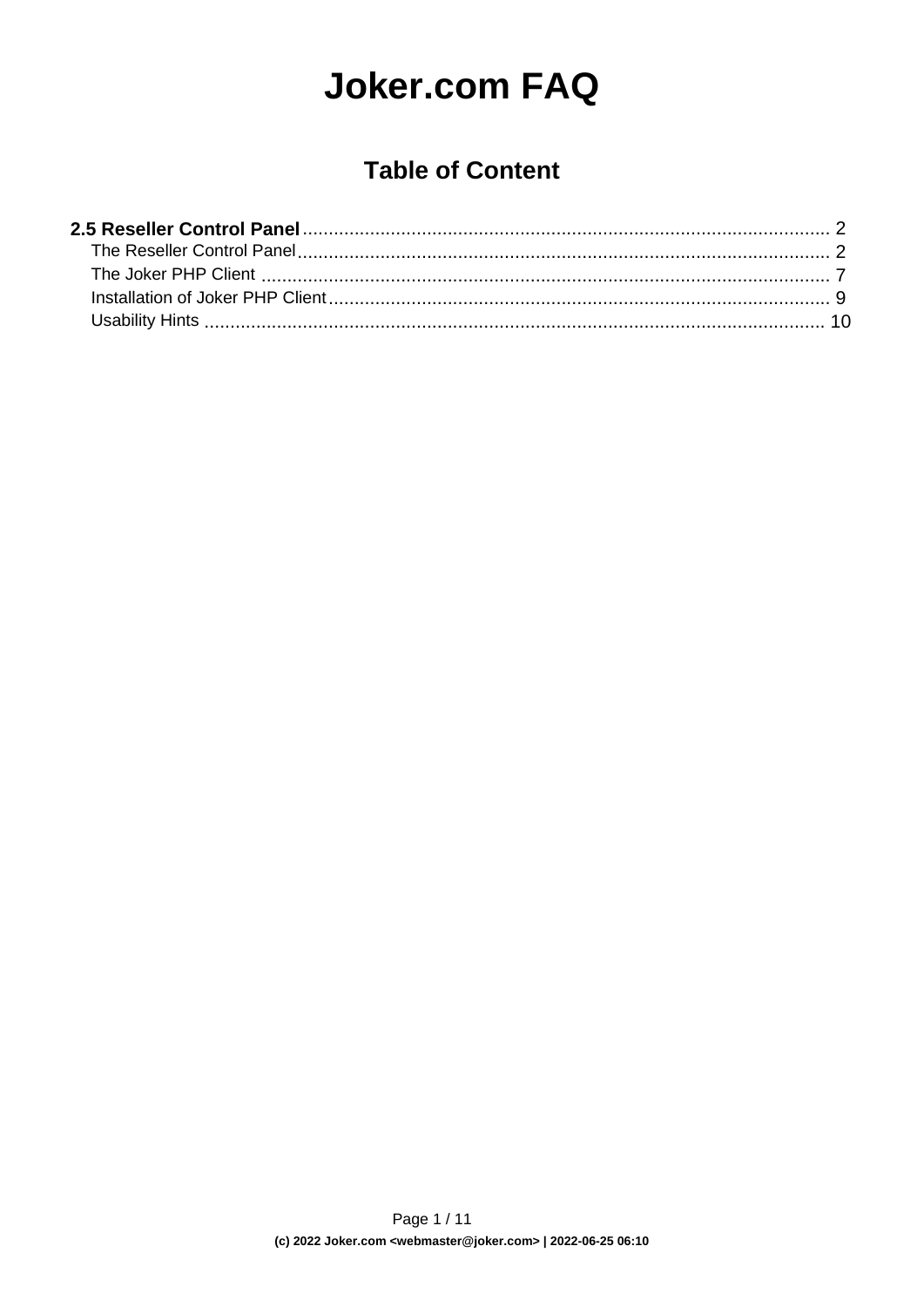### **The Reseller Control Panel**

<span id="page-1-0"></span>RPanel Next is the next generation of our **Reseller Control Panel.**<sup>1</sup>

It has been created from scratch, focussed to provide you with the ultimate tool to handle all needs of a domain's business.

The application is pretty self-explanatory, but here is a short list of what's important to know about this tool. But you definitely should [give it a try](https://rpanel.io)!

**Login** 

Click [this link](https://rpanel.io/login) or type https://rpanel.io/ into the address bar of your browser. Use your known login credentials to login. (In case you aren't a reseller yet you can become one Page 2 / 11

**(c) 2022 Joker.com <webmaster@joker.com> | 2022-06-25 06:10**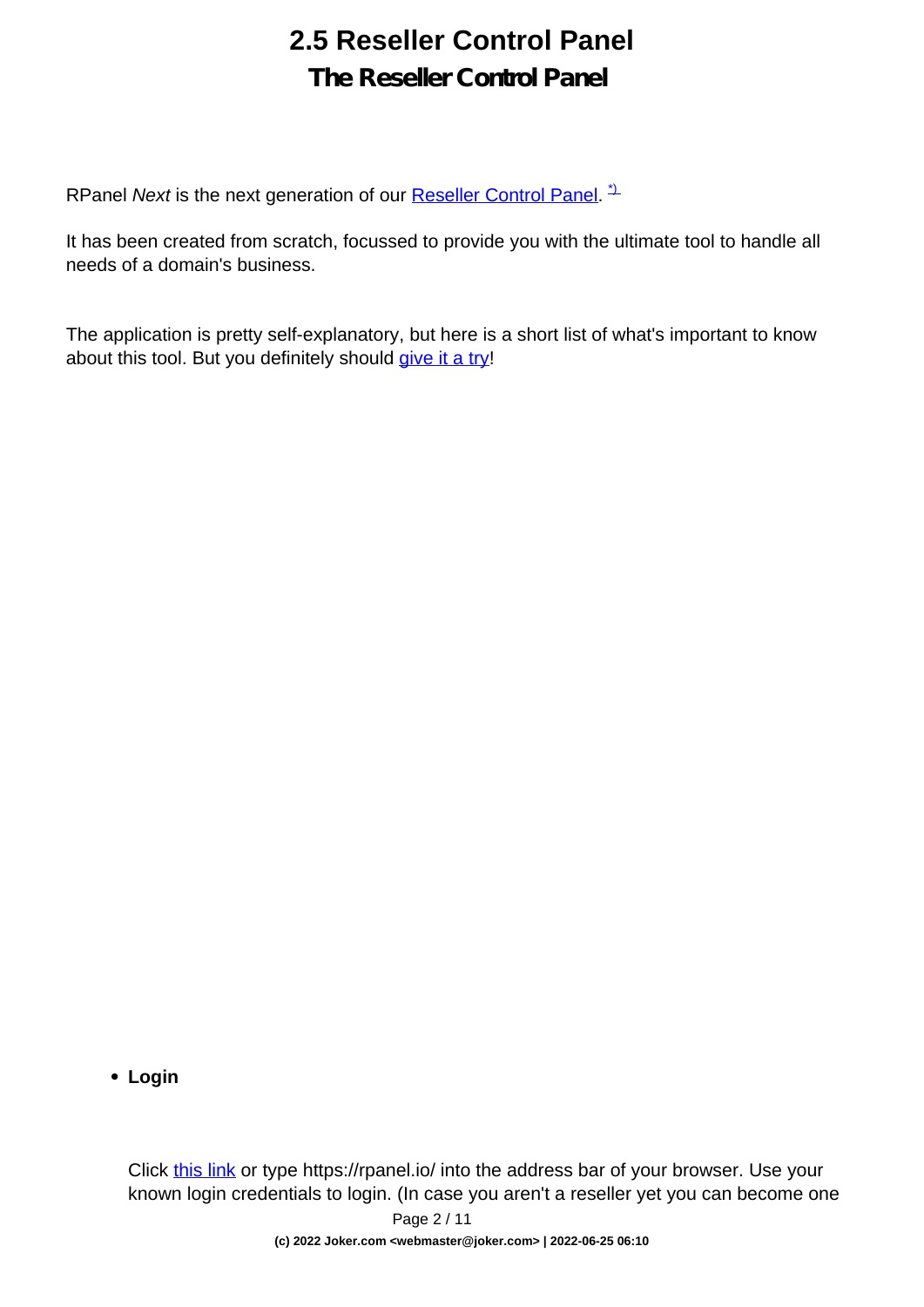[here](https://joker.com/index.joker?mode=reseller&do_next=step13a) in 3 easy steps).

Once logged in, you'll see an overview of your account, your current balance, your ID and information about the number of domains you have. Additionally, current news and promo activities are providded, and a history your activities from the last 30 days is available.

Filtering/searching is always possible using the header input fields on top of the table columns.

**Domains** 

Click on "domains" in the top menu and select "overview". In this view you see all your domains in a table from which you can modify every aspect of the domains. With a click on "register" in the top right corner you are able to register new domains. All these actions can be done from this overview table but you can also select the respective menu item from the domains menu on the top.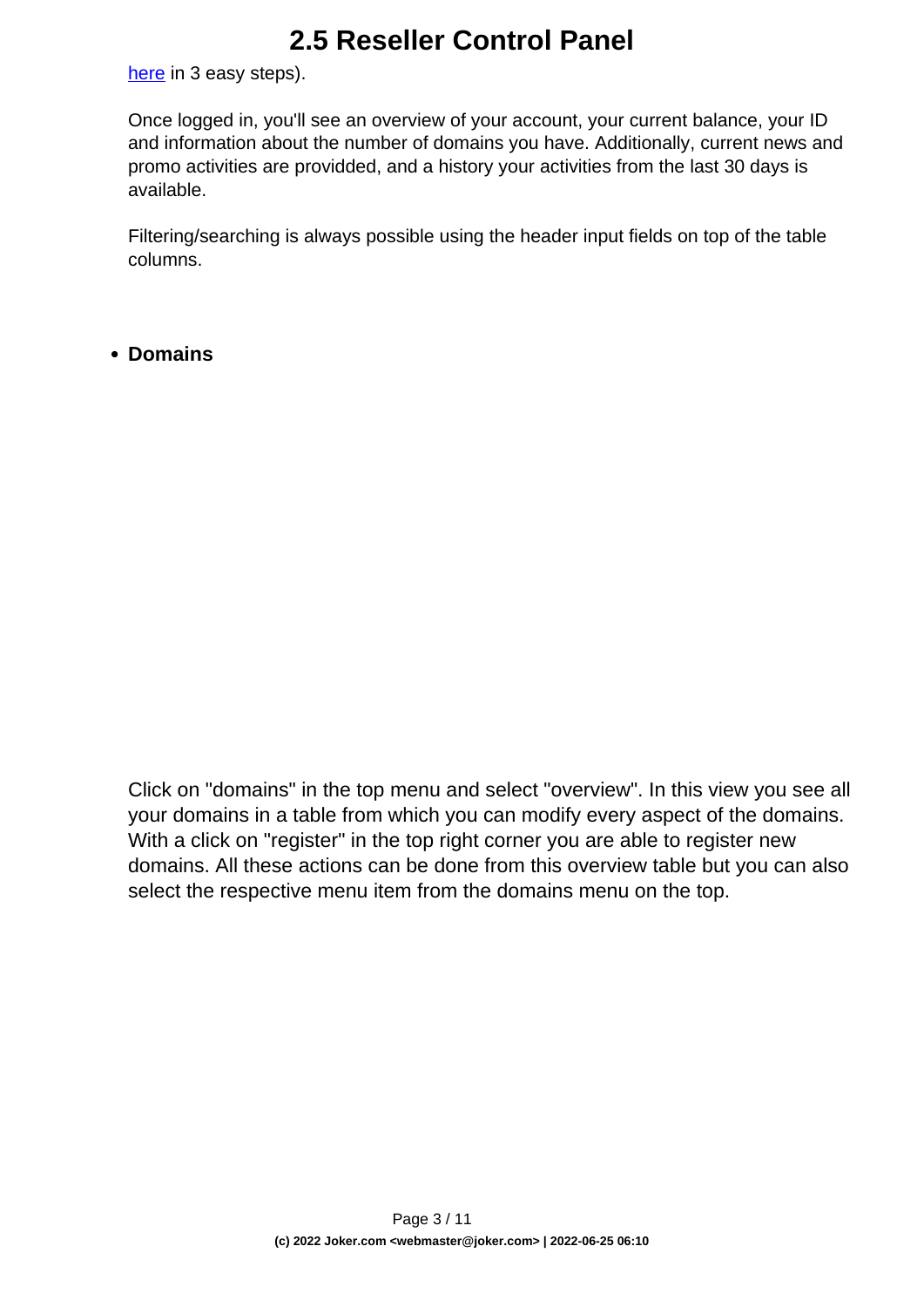#### **Contacts**

Click on "contacts" in the top menu to get an overview of all existing contacts. If you click on the contact handle you see all details about this specific contact. Clicking "modify" or "delete" on the right site lets you modify contact info or delete a contact alltogether. Deleting a contact has to be confirmed in the next step. The create button in the top right corner lets you create a new contact.

#### **Nameservers**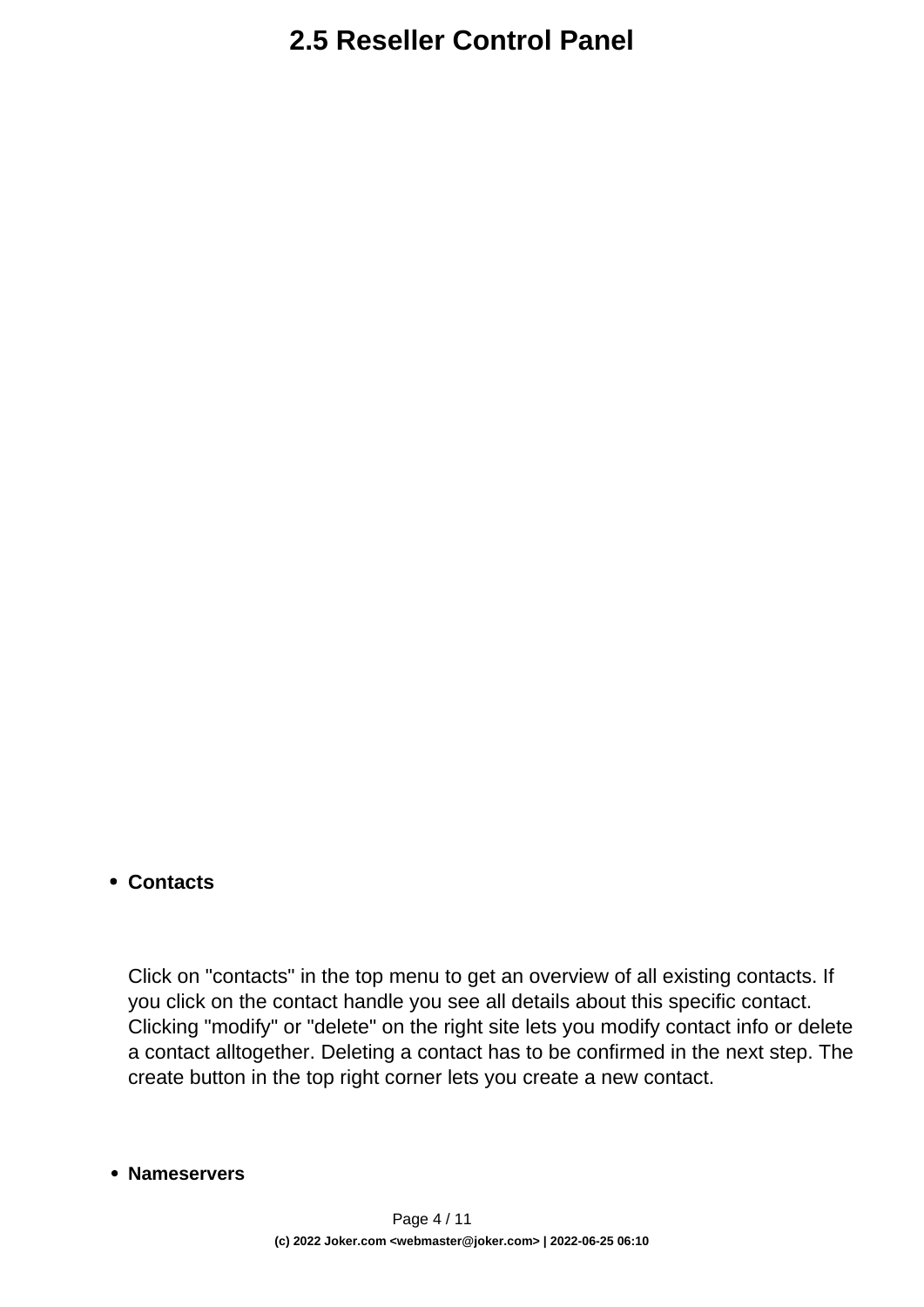If you like to add new nameservers you can do this under the menu item "Nameservers". Create new ones or create a template for nameservers which you can use afterwards.

#### **Language**

Lets you switch between German and English. Those changes are not persistend. To change the default language, click on the user icon next to "language" and select "settings".

#### **Settings**

This is found under the profile icon. From this menu item you can edit your default language, your preferred date/time format, if and when you want to get notified when your balance runs low and if you want to activate or deactive domain autorenew globally.

#### **Execute Request**

This is found under the profile icon. Here you can enter and execute DMAPI requests. Please check the DMAPI area in this FAQ for more information on that.

#### **Feedback**

This is found under the profile icon. Please provide us with feedback to further improve our new RPanel. Every kind of constructive feedback will be greatly appreciated.

**Logout**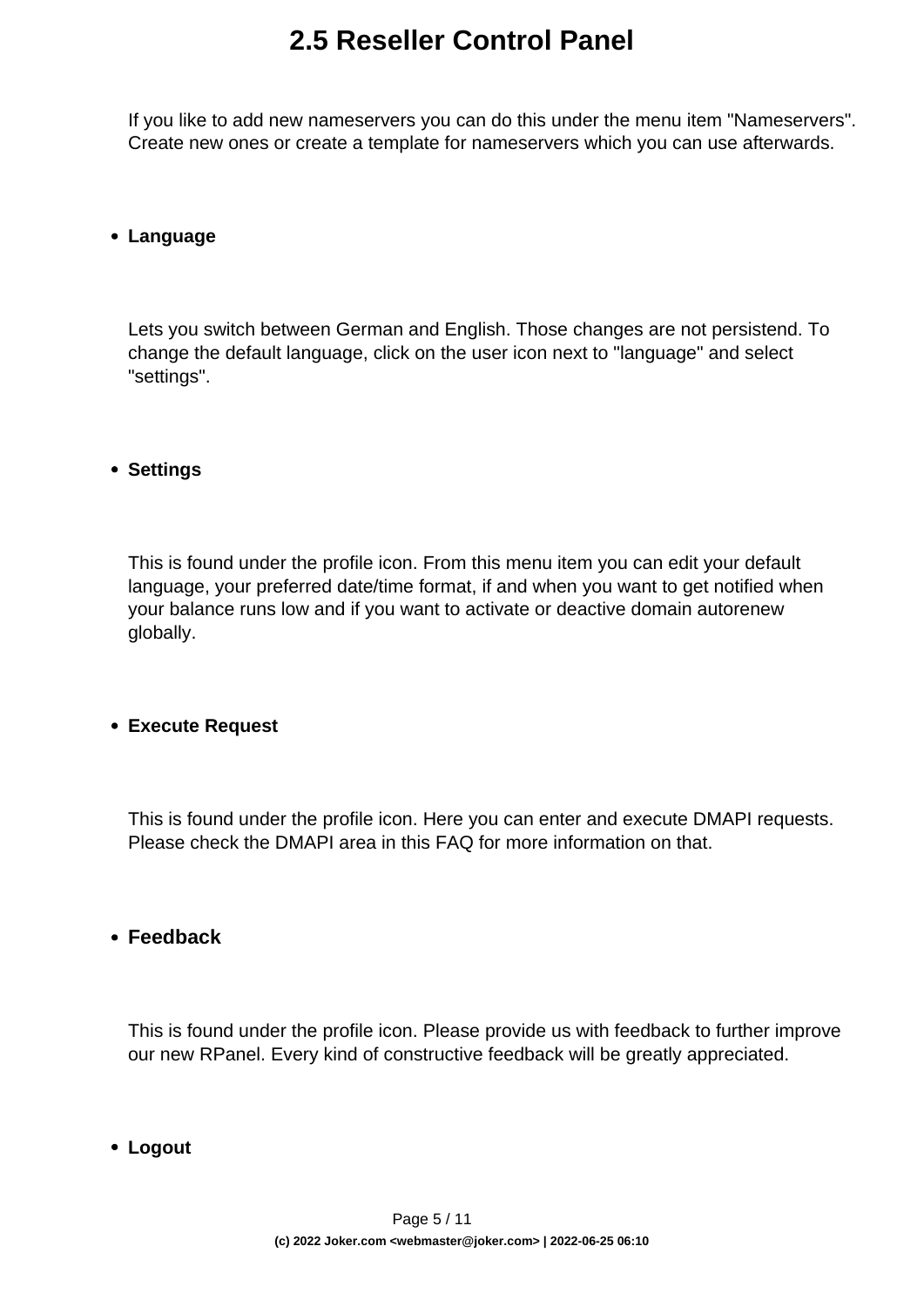This is found under the profile icon. You are logged out automatically after a certain time of inactivity. If you are working on a shared computer or want to switch accounts you can log out here.

**Cart**

If you registered any domains you have to check out your cart. Here you can add whois privacy to your domains if possible, change the registration period, auto renew status and configure the domain(s) (add contact information or nameservers).

\*) we are also providing the previous version of Rpanel (V1), now available as [rcp.joker.com](https://rcp.joker.com/)

Keywords: RPanel

Last update: 2015-12-11 15:42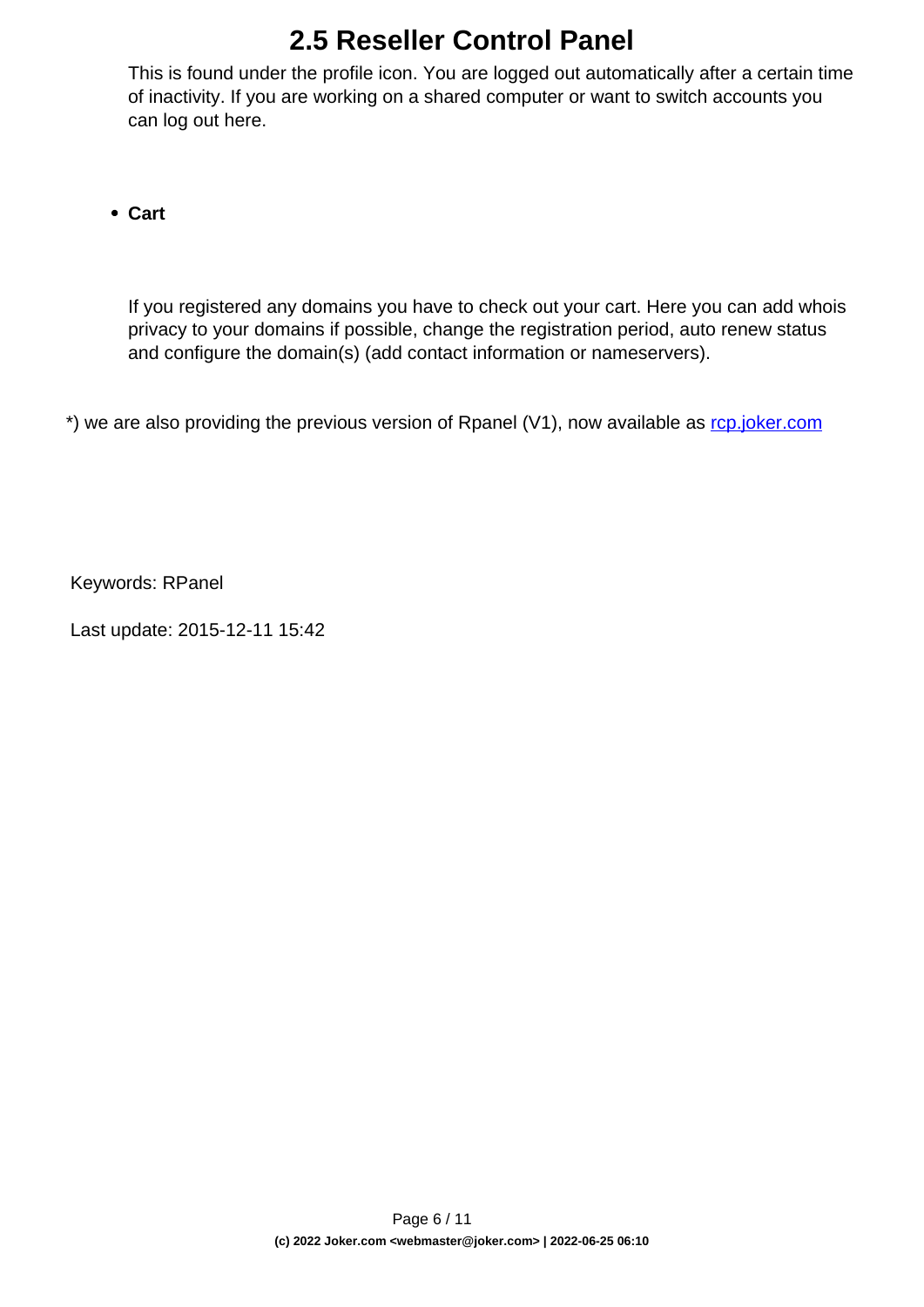### **2.5 Reseller Control Panel The Joker PHP Client**

<span id="page-6-0"></span>Joker.com provides this tool as an fully working example of how to make use of the Joker.com API (DMAPI).

 The **Joker PHP Client** is a lightweight web interface, demonstrating how to implement a full-featured domain handling.

The source code of this web interface is freely available for download on [Sourceforge,](http://sourceforge.net/projects/joker-client) so that our resellers could run it on their own site! The API used in this tool is called '*[DMAPI](/faq/category/39/22-dmapi.html)*' and it is a Joker.com domain registration system offered as Web service (**API**).

The Joker PHP Client is of course also provided as a hosted service by Joker.com, and can be reached as [rcp.joker.com.](https://rcp.joker.com/)

Please [try it out.](https://rpanel.joker.com/) Log in with your Joker.com reseller account, and operate carefully with it as it is completely functional. Your feedback as a reseller will be greatly appreciated and will help us to improve this application.

#### **Requirements:**

Web server PHP 5.x Web browser

#### **Summary:**

Reseller Control Panel is destined to handle any domain operations which are offered by the domain registrar Joker.com. Currently it can:

- show WHOIS of a domain
- register domains
- modify domains
- transfer domains
- renew domains
- delete domains
- lock/unlock domains (transfer related)
- initiate redemption procedure
- create, modify and delete contacts
- create, modify and delete nameservers
- zone operations

Page 7 / 11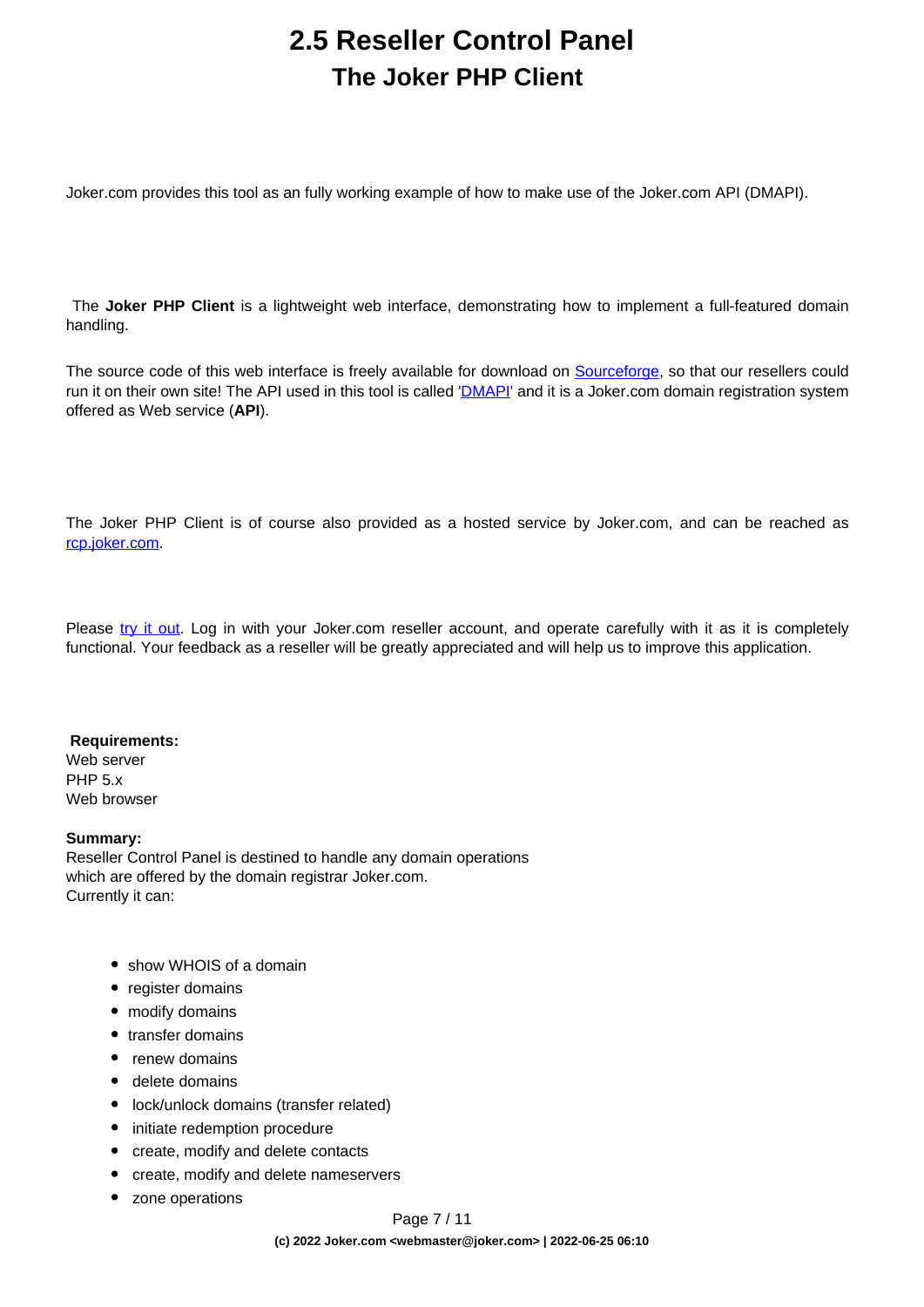- IDN support
- show reseller information
- show sumamry of actions executed through the interface

#### **Download:**

You can get the newest version at <http://sourceforge.net/projects/joker-client/>.

#### **Installation:**

Please see **[Installation of Joker PHP Client](index.php?action=artikel&cat=75&id=429&artlang=en)**, and there is also an INSTALL file in the distribution package.

#### **Support:**

You can contact us through our support area.

Keywords: reseller,rpanel

Last update: 2015-12-11 15:37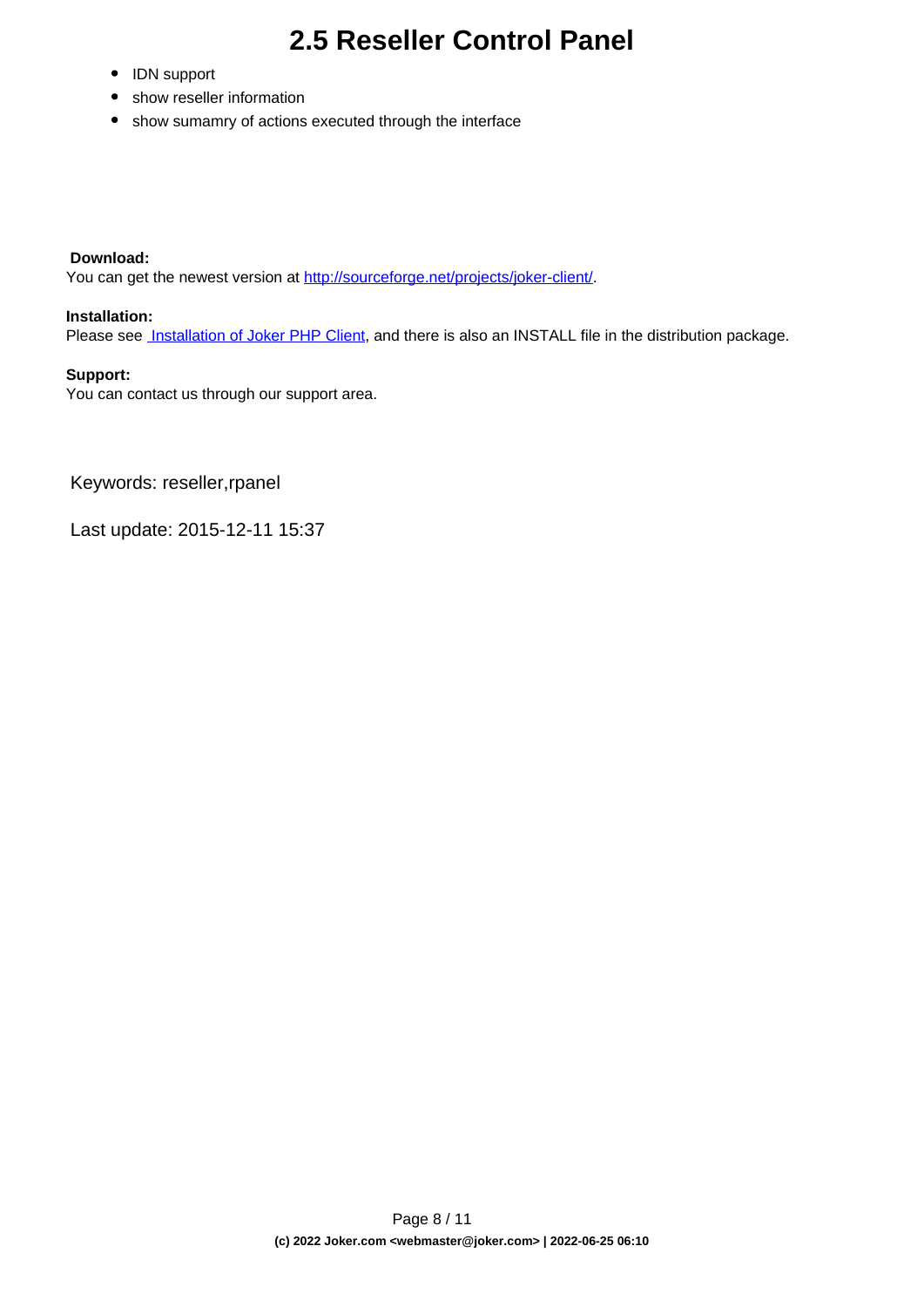### **2.5 Reseller Control Panel Installation of Joker PHP Client**

<span id="page-8-0"></span>To successfully install this client application, you need a basic knowledge of Web servers, PHP and file systems.

In principle the installation is only a copy and run. The first thing to do is to ensure, that your Web server runs PHP files, and if not to configure it appropriately.

Quick installation:

1. Untar or unzip the distribution (be sure to unzip the subdirectories):

tar -xzvf package\_name\_x.x.x.tar.gz

in your webserver's document root. If you don't have direct access to your document root, put the files in a directory on your local machine, and transfer the directory on your web server using, for example, ftp.

2. Ensure that all the scripts have the appropriate owner (if PHP is running in safe mode, having some scripts with an owner different from the owner of other scripts will be a problem). Be sure that the application can write log files, temp files and sessions. This means that the folders specified in config.php should be made writeable for the application.

3. This application needs cURL to communicate with DMAPI. You have to have the cURL PHP module enabled. If you run Windows it is provided with every instance of PHP and has to be uncommented in php.ini. Do not forget to restart your webserver after enabling the module. If you run Linux then this module has to be compiled and included. If you wonder how to do this, please read the PHP manual dealing with cURL (http://php.net/curl).

Problems were reported when "zend.ze1\_compatibility\_mode" is set to "on" in PHP 5.2.5. In lower versions this setting caused no problems.

4. It is recommended that you protect the directory in which you installed the client (unless it's on a closed intranet), for example with HTTP-AUTH (in a .htaccess file).

5. Open the file <www.your-host.com>/<your-install-dir>/index.php in your browser. The Joker.com PHP client should now display a welcome screen with a login dialog.

Have fun and don't forget to send feedback!

Last update: 2015-12-10 17:15